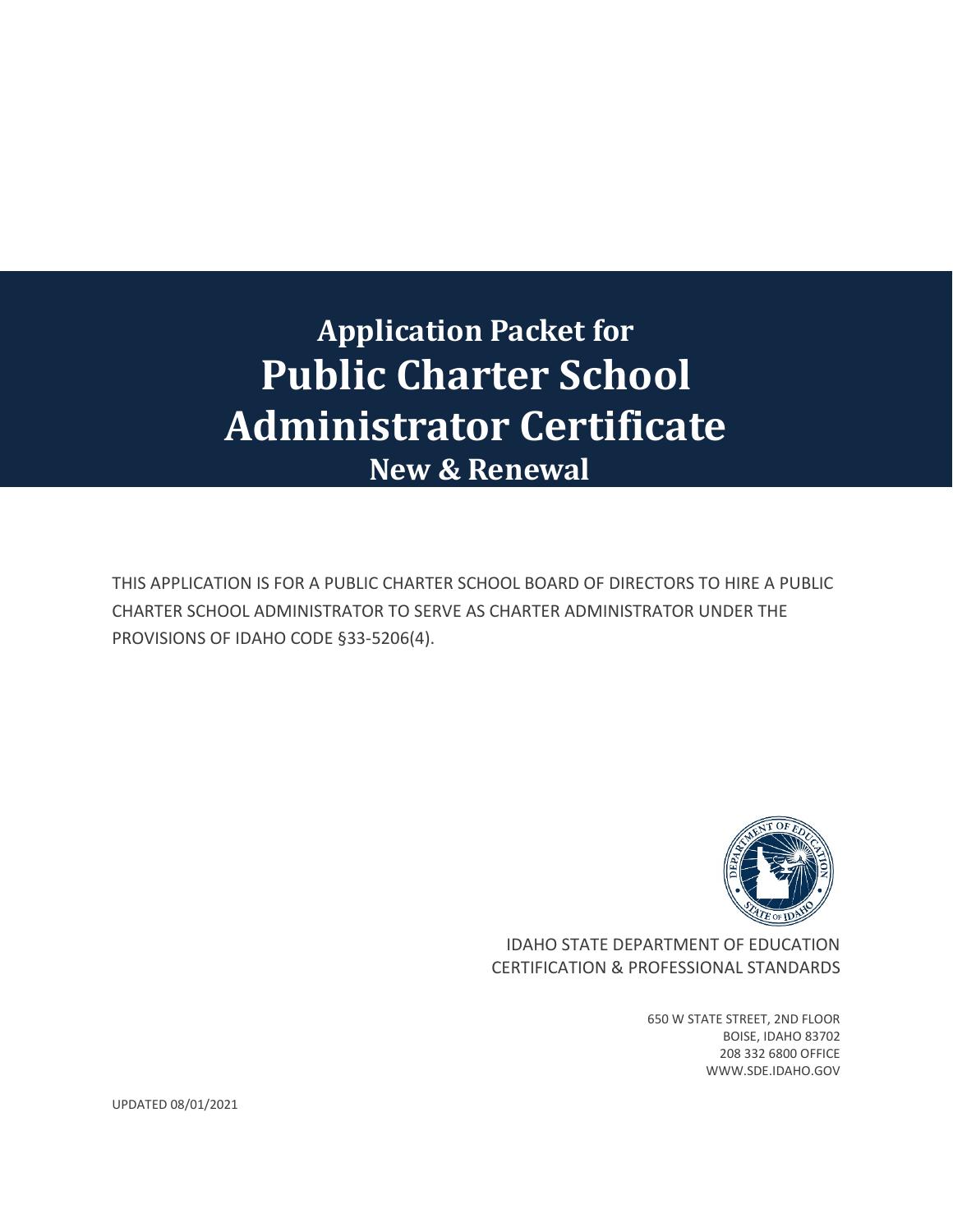## **INFORMATION**

- • Allows a public charter school board of directors to request certification for a candidate that does not hold an Administrator Certificate to serve as a certificated Charter School Administrator.
- • Candidate must be serving as a Charter Administrator and employed by the public charter school's Board of Directors, and be assigned the Charter Administrator Assignment (se[e Assignment Credential](https://sde.idaho.gov/cert-psc/shared/manuals/2021-2022-SDE-Assignment-Credential-Manual.xlsx) [Manual\)](https://sde.idaho.gov/cert-psc/shared/manuals/2021-2022-SDE-Assignment-Credential-Manual.xlsx):
	- $\circ$  Assignment Title = Charter Administrator
	- $\circ$  Assignment Code = 41050
	- Responsibilities include overseeing the development of an educational program and all other o Assignment/Content Description = Serves as the chief executive officer, or an assistant administrator, and primary/assistant advisor to the charter school and/or charter LEA. activities that impact the charter.
- Only valid for requesting public charter school while serving and employed as a Charter Administrator.
- Charter Administrator at requesting public charter school, completing of six (6) semester credits for • Valid for five (5) years and is renewable contingent upon continued employment and assignment as a renewal as set forth in IDAPA 08.02.02.060 of which three (3) semester credits must be a state board approved course in the statewide framework for teacher evaluations (Idaho Code §33-1204).
- Certificate becomes invalid upon separation of employment or no longer serving as a Charter Administrator at requesting public charter school.
- • Certificate is not a valid nor recognized certificate for the National Association of State Directors of Teacher Education and Certification (NASDTEC) interstate agreement.

# **PUBLIC CHARTER SCHOOL AND CANDIDATE CHECKLIST**

### **COMPLETE PACKET MUST INCLUDE THE FOLLOWING**

☐ **Completed and signed Public Charter School Administrator Certificate Application Form**

☐ **Completed and signed Candidate Licensing and Legal History Form**

☐ **Background Investigation Check (BIC)**

- • Include the necessary completed fingerprint card, the associated forms, and the applicable fee. [Check website](https://www.sde.idaho.gov/cert-psc/bic/) for current guidelines and information about obtaining a fingerprint card and associated Certificates will not be issued unless the applicant has cleared a BIC. See our [Background Investigation](https://www.sde.idaho.gov/cert-psc/bic/) forms.
- Renewal or revision applicants do not need a new fingerprint card.

#### ☐ **Official Transcripts**

- Transcripts must verify baccalaureate degree or higher from an accredited four (4) year institution
- Transcripts must verify three (3) semester credit course in the statewide framework for teacher evaluations.
	- $\circ$  List of state board approved courses can be found at the [State Board of Education's](https://boardofed.idaho.gov/k-12-education/educator-effectiveness/administrator-recertification-renewal-requirement/) [Administrative Certificate Renewal Requirement website.](https://boardofed.idaho.gov/k-12-education/educator-effectiveness/administrator-recertification-renewal-requirement/)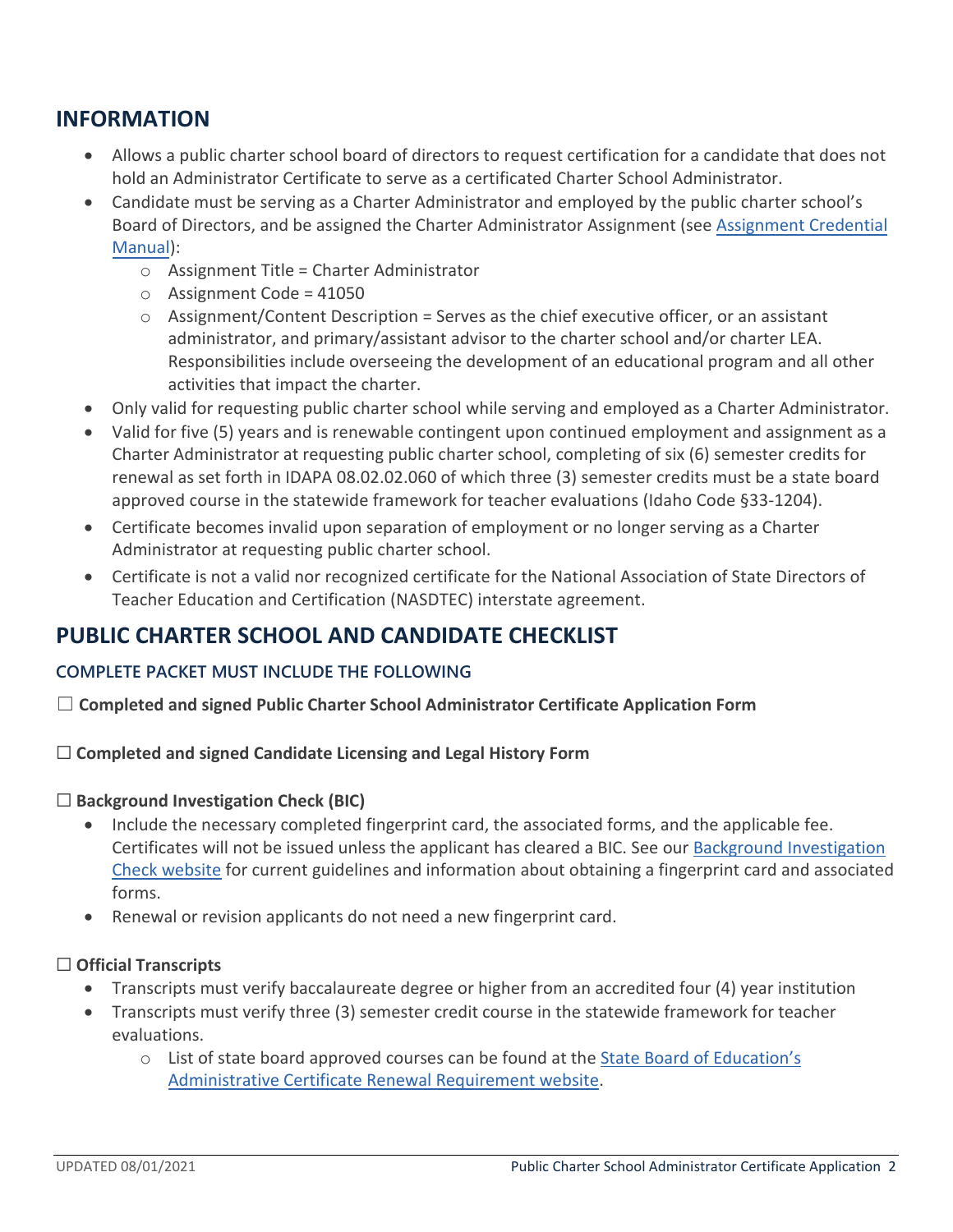- ☐ **Official letter from public charter school board of directors stating the board of directors has carefully considered the applicant's candidacy and has chosen to hire the applicant.** 
	- Letter must include a commitment to oversee and evaluate the applicant's performance.

## ☐ **Official documentation verifying one of the following:**

 $\Box$  Five (5) or more years of experience administering a public charter school

Signed and completed [Certificated Professional Experience Report](http://sde.idaho.gov/cert-psc/shared/forms/Certificated-Experience-Report.pdf) 

 $\Box$  Graduate degree and a minimum of five (5) years of experience in one of the following:

- Signed and completed [Certificated Professional Experience Report](http://sde.idaho.gov/cert-psc/shared/forms/Certificated-Experience-Report.pdf) indicating one of the following:
	- $\Box$  School administration
	- ☐ Public administration
	- $\Box$  Business administration
	- ☐ Military administration

 $\Box$  Successful completion of a nationally recognized charter school leader's fellowship

**EXEC** Certificate of Completion and documentation fellowship is nationally recognized.

- Signed and completed [Certificated Professional Experience Report](http://sde.idaho.gov/cert-psc/shared/forms/Certificated-Experience-Report.pdf)
- Mentor must agree to mentor the candidate for a minimum of one (1) year

## ☐ **Application or Revision Fee**

- Check or money order made payable to the State Department of Education or SDE. Credit cards are not accepted. Cash in exact amount will be accepted for walk-ins. Payment is non-refundable. One check or money order for both application and BIC fees is acceptable.
	- $\circ$  \$75.00 application fee
	- $\circ$  \$25.00 revision fee for individuals who currently hold a current Idaho Education Credential

 $\Box$  Five (5) or more years of teaching experience and a mentor from an administrator from a public charter school in academic, operational, and financial good standing.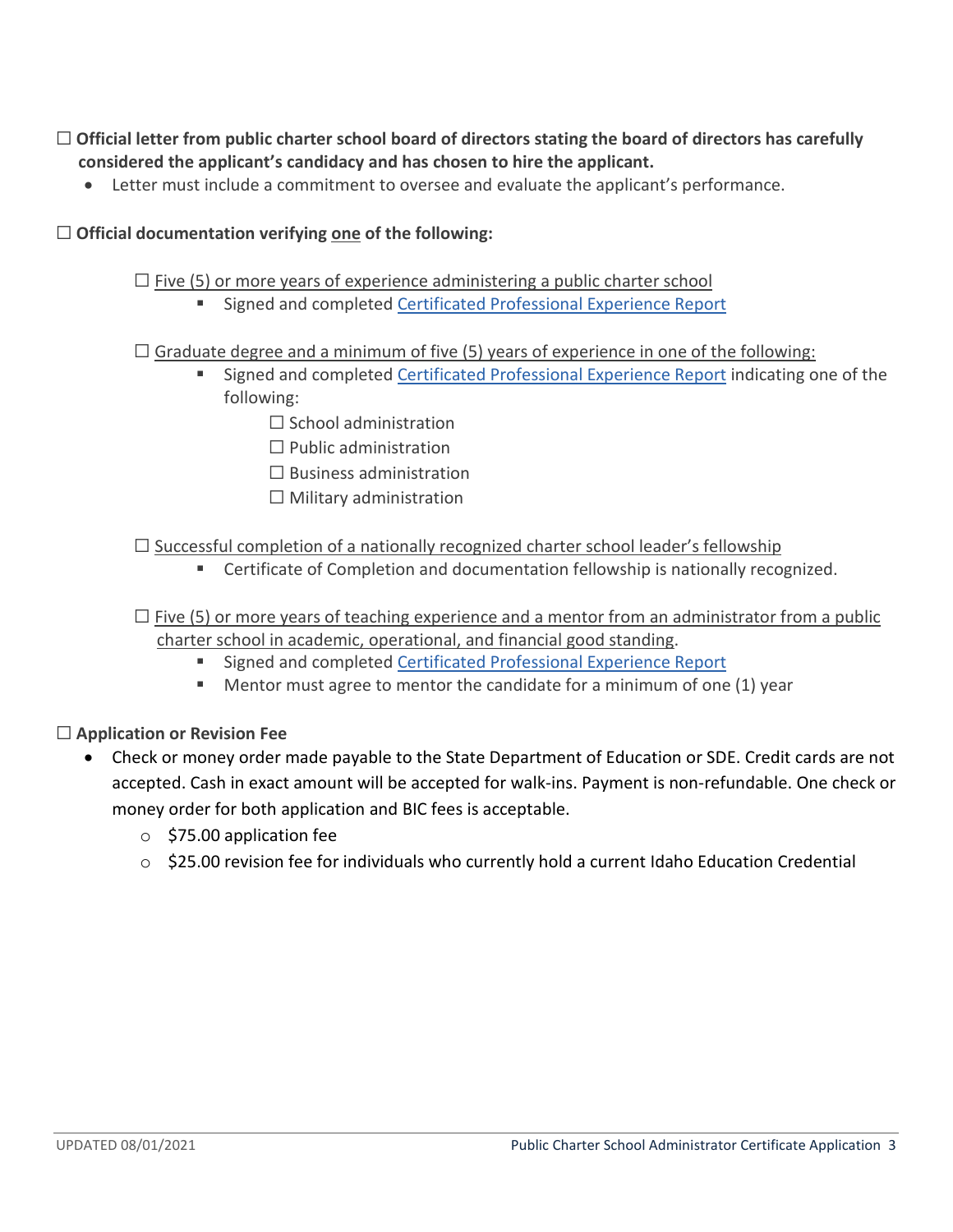# THIS PAGE LEFT INTENTIONALLY BLANK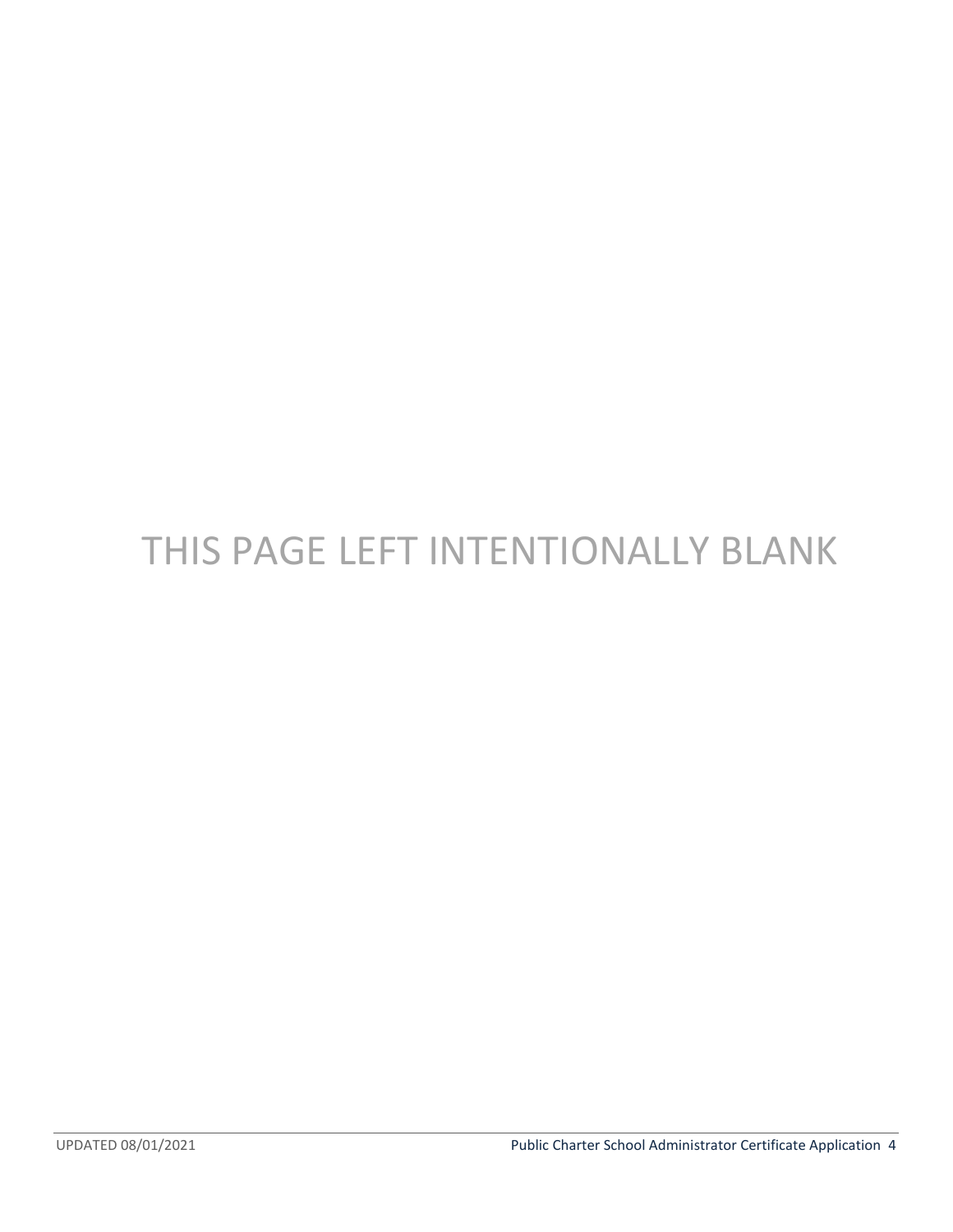| <b>THIS SECTION FOR</b><br><b>OFFICIAL USE ONLY</b>                                                                                                                          | Fee                                                                                      | Date Paid                                                                                                                  | Check $#$ | Date Entered     | Date Issued                      |        | Date Expired                | <b>BIC Status</b> |  |  |  |  |
|------------------------------------------------------------------------------------------------------------------------------------------------------------------------------|------------------------------------------------------------------------------------------|----------------------------------------------------------------------------------------------------------------------------|-----------|------------------|----------------------------------|--------|-----------------------------|-------------------|--|--|--|--|
| 5-yrs Experience                                                                                                                                                             | Graduate degree and                                                                      | $\Box$ School administration $\Box$ Public administration<br>$\Box$ Business administration $\Box$ Military administration |           |                  | Charter Leadership<br>Fellowship |        | 5-yrs teach with mentorship |                   |  |  |  |  |
| <b>PUBLIC CHARTER SCHOOL ADMINISTRATOR CERTIFICATE APPLICATION FORM</b>                                                                                                      |                                                                                          |                                                                                                                            |           |                  |                                  |        |                             |                   |  |  |  |  |
| Must be completed by member of the public charter school board of directors and candidate.                                                                                   |                                                                                          |                                                                                                                            |           |                  |                                  |        |                             |                   |  |  |  |  |
| Please make sure all items are completed.<br><b>NEW APPLICATION</b><br><b>REVISION APPLICATION</b><br><b>RENEWAL APPLICATION</b>                                             |                                                                                          |                                                                                                                            |           |                  |                                  |        |                             |                   |  |  |  |  |
| <b>CHARTER SCHOOL SECTION</b> – Must be completed by district/charter school.                                                                                                |                                                                                          |                                                                                                                            |           |                  |                                  |        |                             |                   |  |  |  |  |
|                                                                                                                                                                              | <b>Section I: Public Charter School Information</b><br><b>Public Charter School Name</b> |                                                                                                                            |           |                  |                                  |        | Charter#                    |                   |  |  |  |  |
|                                                                                                                                                                              |                                                                                          |                                                                                                                            |           |                  |                                  |        |                             |                   |  |  |  |  |
| Name of Charter School Board of Directors Member                                                                                                                             |                                                                                          |                                                                                                                            |           |                  |                                  |        |                             |                   |  |  |  |  |
| <b>Email Address</b>                                                                                                                                                         |                                                                                          |                                                                                                                            |           |                  |                                  | Phone# |                             |                   |  |  |  |  |
| <b>Mailing Address</b>                                                                                                                                                       |                                                                                          |                                                                                                                            |           |                  |                                  |        | City, State, Zip Code       |                   |  |  |  |  |
| <b>Section II: Candidate Demographic Information</b>                                                                                                                         |                                                                                          |                                                                                                                            |           |                  |                                  |        |                             |                   |  |  |  |  |
| <b>Full Legal Name</b>                                                                                                                                                       |                                                                                          |                                                                                                                            |           |                  |                                  |        | <b>Birth Date</b>           |                   |  |  |  |  |
| <b>Maiden/Other Name</b>                                                                                                                                                     |                                                                                          |                                                                                                                            |           |                  | Hire Date (for this position)    |        |                             |                   |  |  |  |  |
| <b>Email Address</b>                                                                                                                                                         |                                                                                          |                                                                                                                            |           |                  | Phone#                           |        |                             |                   |  |  |  |  |
| <b>Mailing Address</b>                                                                                                                                                       |                                                                                          |                                                                                                                            |           |                  | City, State, Zip Code            |        |                             |                   |  |  |  |  |
|                                                                                                                                                                              |                                                                                          |                                                                                                                            |           |                  |                                  |        |                             |                   |  |  |  |  |
| Section III: Public School Charter Board of Directors Attestations                                                                                                           |                                                                                          |                                                                                                                            |           |                  |                                  |        |                             |                   |  |  |  |  |
| We, the undersigned:<br>$\Box$ I attest and affirm that the applicant is serving as Charter Administrator and employed by the charter<br>board of directors.                 |                                                                                          |                                                                                                                            |           |                  |                                  |        |                             |                   |  |  |  |  |
| $\Box$ I attest and affirm that the charter board of directors will oversee and evaluate the applicant's<br>performance.                                                     |                                                                                          |                                                                                                                            |           |                  |                                  |        |                             |                   |  |  |  |  |
| $\Box$ I attest and affirm that the charter board of directors have verified all the required documents are<br>contained in the application packet.                          |                                                                                          |                                                                                                                            |           |                  |                                  |        |                             |                   |  |  |  |  |
| $\Box$ I understand that the certificate becomes invalid upon the applicant's separation of employment or if<br>the applicant is no longer serving as Charter Administrator. |                                                                                          |                                                                                                                            |           |                  |                                  |        |                             |                   |  |  |  |  |
| $\Box$ I understand that only a completed application packet will be reviewed and processed.                                                                                 |                                                                                          |                                                                                                                            |           |                  |                                  |        |                             |                   |  |  |  |  |
| <b>Charter Board of Directors Chairperson</b>                                                                                                                                |                                                                                          |                                                                                                                            |           | <b>Signature</b> |                                  |        |                             | <b>Date</b>       |  |  |  |  |
|                                                                                                                                                                              |                                                                                          |                                                                                                                            |           |                  |                                  |        |                             |                   |  |  |  |  |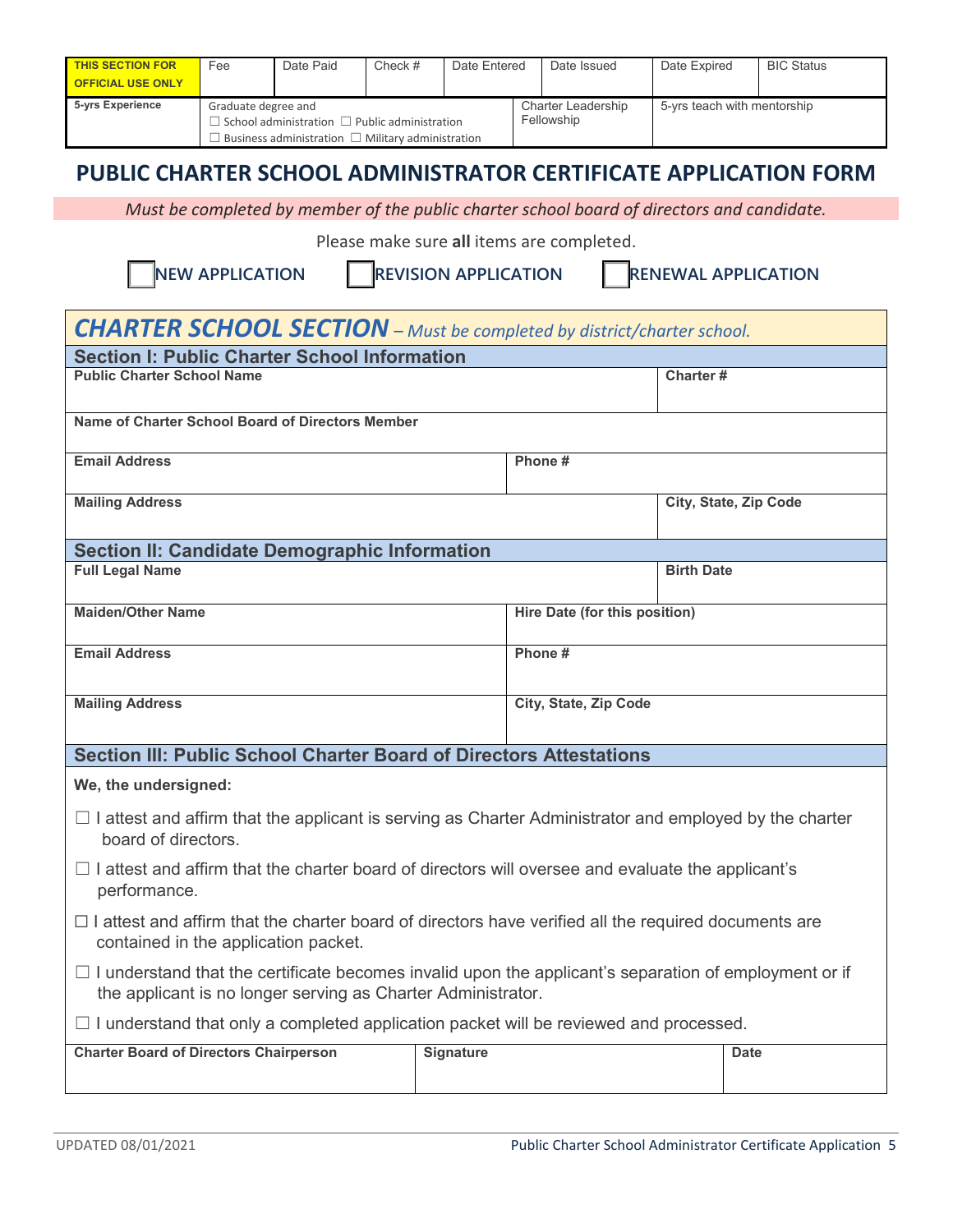| <b>CANDIDATE SECTION</b> - Must be completed by candidate in pen (form entry not available for                                                                                                                                                        |    |                                                                                                     |  |  |  |  |  |  |  |
|-------------------------------------------------------------------------------------------------------------------------------------------------------------------------------------------------------------------------------------------------------|----|-----------------------------------------------------------------------------------------------------|--|--|--|--|--|--|--|
| candidate section)<br><b>Section I: Candidate Qualifications</b>                                                                                                                                                                                      |    |                                                                                                     |  |  |  |  |  |  |  |
| Education - Please check the highest degree earned, include official transcripts.                                                                                                                                                                     |    |                                                                                                     |  |  |  |  |  |  |  |
| $\Box$ Baccalaureate Degree<br>□ Educational Specialist Degree<br>$\Box$ Other<br>Statewide framework for teacher evaluations course.                                                                                                                 |    | $\Box$ Master's Degree<br>□ Doctorates Degree                                                       |  |  |  |  |  |  |  |
|                                                                                                                                                                                                                                                       |    |                                                                                                     |  |  |  |  |  |  |  |
| Include official transcripts showing completion of state board approved three (3)-semester credit<br>course in the statewide framework for teacher evaluations required for administrators.                                                           |    |                                                                                                     |  |  |  |  |  |  |  |
| <b>Professional Experience</b>                                                                                                                                                                                                                        | or | <b>Charter School Fellowship</b>                                                                    |  |  |  |  |  |  |  |
| Signed and completed Professional Experience Report verifying<br>five (5) years of experience in one of the following:<br>□ Public School Charter Administrator<br>$\Box$ School administration                                                       |    | $\Box$ Certificate of Completion of<br>nationally recognized charter<br>school leader's fellowship. |  |  |  |  |  |  |  |
| $\Box$ Public administration<br>$\Box$ Business administration<br>$\Box$ Military administration<br>$\Box$ Teaching – must have mentor from an administrator from a<br>public charter school in academic, operational, and financial<br>good standing |    | Include documentation fellowship is<br>nationally recognized.                                       |  |  |  |  |  |  |  |
| Name of Mentor                                                                                                                                                                                                                                        |    |                                                                                                     |  |  |  |  |  |  |  |
| Public Charter School of Mentor                                                                                                                                                                                                                       |    |                                                                                                     |  |  |  |  |  |  |  |
| Renewal Only - Include official transcripts and, if applicable, completed Verification of Inservice Form.                                                                                                                                             |    |                                                                                                     |  |  |  |  |  |  |  |
| $\Box$ Completed state board approved three (3)-semester credit course in the statewide framework for<br>teacher evaluations required for administrators.                                                                                             |    |                                                                                                     |  |  |  |  |  |  |  |
| $\Box$ Completed additional three (3) credits or equivalent inservice hours related to school administration                                                                                                                                          |    |                                                                                                     |  |  |  |  |  |  |  |
| <b>Section IV: Candidate Attestations</b>                                                                                                                                                                                                             |    |                                                                                                     |  |  |  |  |  |  |  |
| $\Box$ I understand that this certificate is valid for the requesting public charter school only.                                                                                                                                                     |    |                                                                                                     |  |  |  |  |  |  |  |
| $\Box$ I understand that the certificate becomes invalid if I separate employment or if I am no longer serving<br>as Charter Administrator.                                                                                                           |    |                                                                                                     |  |  |  |  |  |  |  |
| $\Box$ I understand that only a completed application packet will be reviewed and processed.                                                                                                                                                          |    |                                                                                                     |  |  |  |  |  |  |  |
| <b>Signature of Candidate:</b>                                                                                                                                                                                                                        |    | Date:                                                                                               |  |  |  |  |  |  |  |